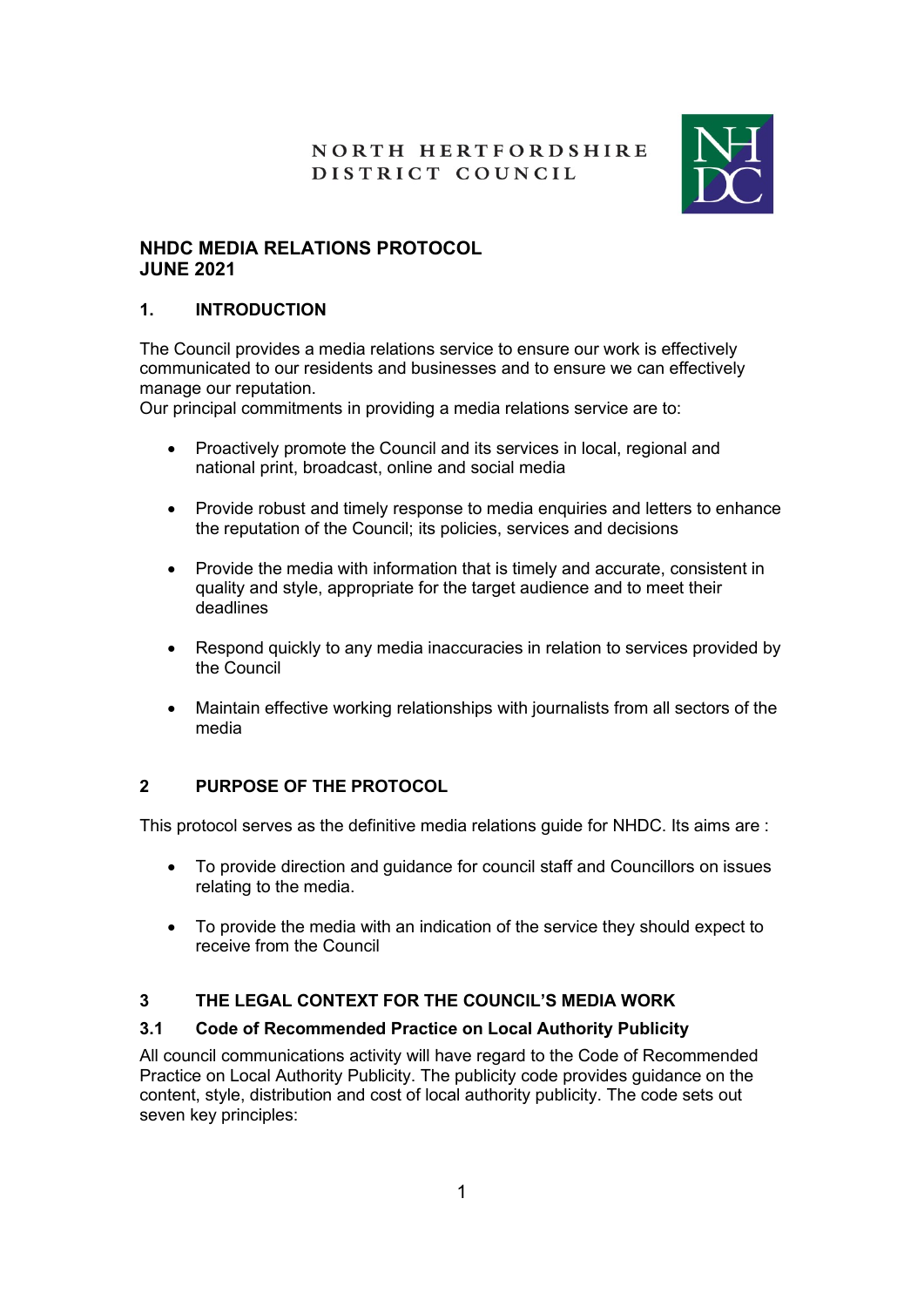Publicity should:

- Be lawful
- Be cost-effective
- Be objective
- Be even-handed
- Be appropriate
- Have regard to equality and diversity
- Be issued with care during periods of heightened sensitivity

The full code can be found here:

[https://www.gov.uk/government/publications/recommended-code-of-practice-for](https://www.gov.uk/government/publications/recommended-code-of-practice-for-local-authority-publicity)[local-authority-publicity](https://www.gov.uk/government/publications/recommended-code-of-practice-for-local-authority-publicity)

#### **3.2 The Council's Constitution**

The Council's approach to dealing with media relations is set out in section eight of the Council's Protocol on Member/Officer relations, part of the Council's Constitution.

<https://www.north-herts.gov.uk/home/council-and-democracy/council-constitution>

The relevant paragraphs are highlighted below:

- *Contact with the media on issues related to the Council or to Council business is handled through, or with advice/support from, the Communications Unit.*
- *Any Member who approaches the media on any item involving or affecting the Council without first approaching or consulting the Council (through the Communications Unit) will be responsible for such action. Any Member who does so should make it clear that he/she is speaking on his/her own behalf and not representing or speaking for the Council.*
- *Members and officers should be mindful of the prohibition on the publication by the Council of any information intending to promote or canvass support for any political party or candidate for elections. In case of doubt, advice should first be obtained from the Monitoring Officer, who will have regard to Code of Practice on Local Government Communications.*

#### **4. THE COUNCIL'S 'PRESS OFFICE'**

#### **4.1 How the press office works**

The council runs a **centralised 'press office'** through the communications team.

- All **media enquiries and requests for interviews** related to council business should be directed, at least in the first instance, to the Communications team.
- All proactive **news releases** on behalf of the Council will be issued through the Communications team.
- All **media statements or letters to the editor** (outlining the Council's response to a particular issue) on behalf of the council will be issued through the Communications team.

All **media photocalls** will be arranged through the Communications team in conjunction with relevant service areas.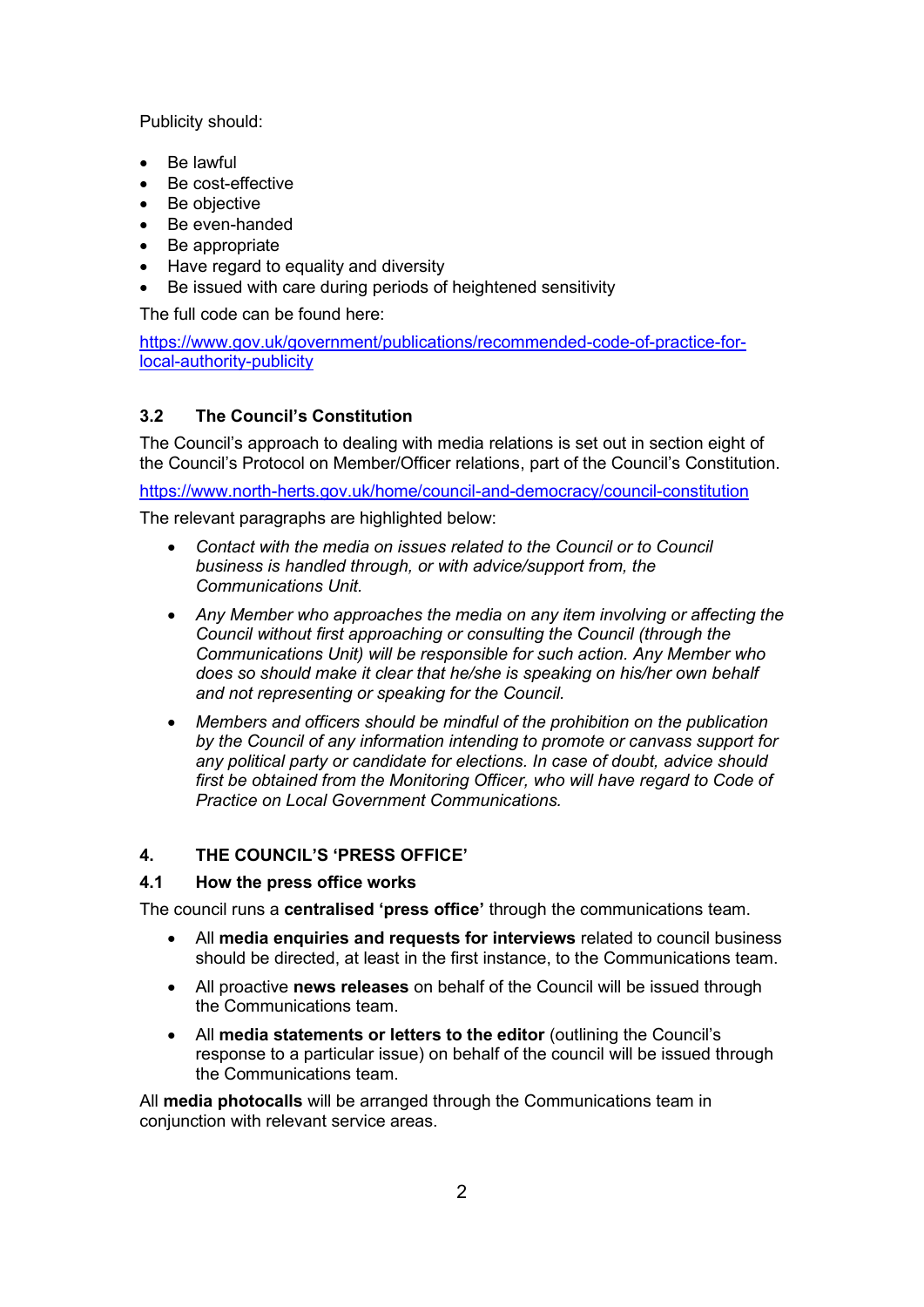#### **4.2 What the press office does**

#### **4.2.1 Proactive press releases**

The Communications team is responsible for writing and issuing all proactive press releases. Press releases are an important way of promoting the work of the Council, its services and events to a wider audience.

Any departments which need to promote a new initiative or event and would like to issue a press release to the media, must contact the Communications team who will do this for them.

The Communications team will draft a press release with the information given to them by council officers and ensure that the release is approved by all relevant parties before being issued to the media. If a Council officer forwards a pre-drafted press release, the Communications team may re-write it to ensure it fits with the authority's corporate style and suits the requirements of the media.

All press releases will contain a quote from the Council's Executive Member who holds the relevant portfolio, or the relevant Deputy Executive Member where appropriate. Press releases detailing grants awarded by area committees will feature a quote from the relevant Area Committee Chair.

#### **4.2.2 Media Enquiries**

The Communications team should be the first point of contact for all media enquiries.

The growth of digital journalism requires swift responses to media enquiries. Officers are asked to help support the Communications Team by providing information quickly to ensure deadlines are met. This ensures the Council does not lose its right to reply and has the opportunity to provide an accurate, balanced and positive account of its actions.

We always aim to deal with media enquiries within the reporter's deadline, however we do require 24 hours notice wherever possible to allow time for sign off procedures. If we are unable to meet a deadline, we will always let the journalist know and give an indication of when they can expect the response.

It would only be on rare occasions that the Council declines to comment on a relevant issue and this approach would be agreed with the relevant Executive Member and Service Director.

If the query is of a straightforward technical or factual nature, this can sometimes require a simple verbal response provided by a member of the Communications Team, acting under the advice of the relevant Council officer.

However, in the majority of cases, the Council will issue a written response to an enquiry. In this instance the Communications team will draft a response in conjunction with the relevant Council officer and Executive Member. The statement would normally come from the relevant Executive Member.

In some limited circumstances it may be appropriate to issue a statement from a Council spokesperson or a named officer rather than a Councillor; however this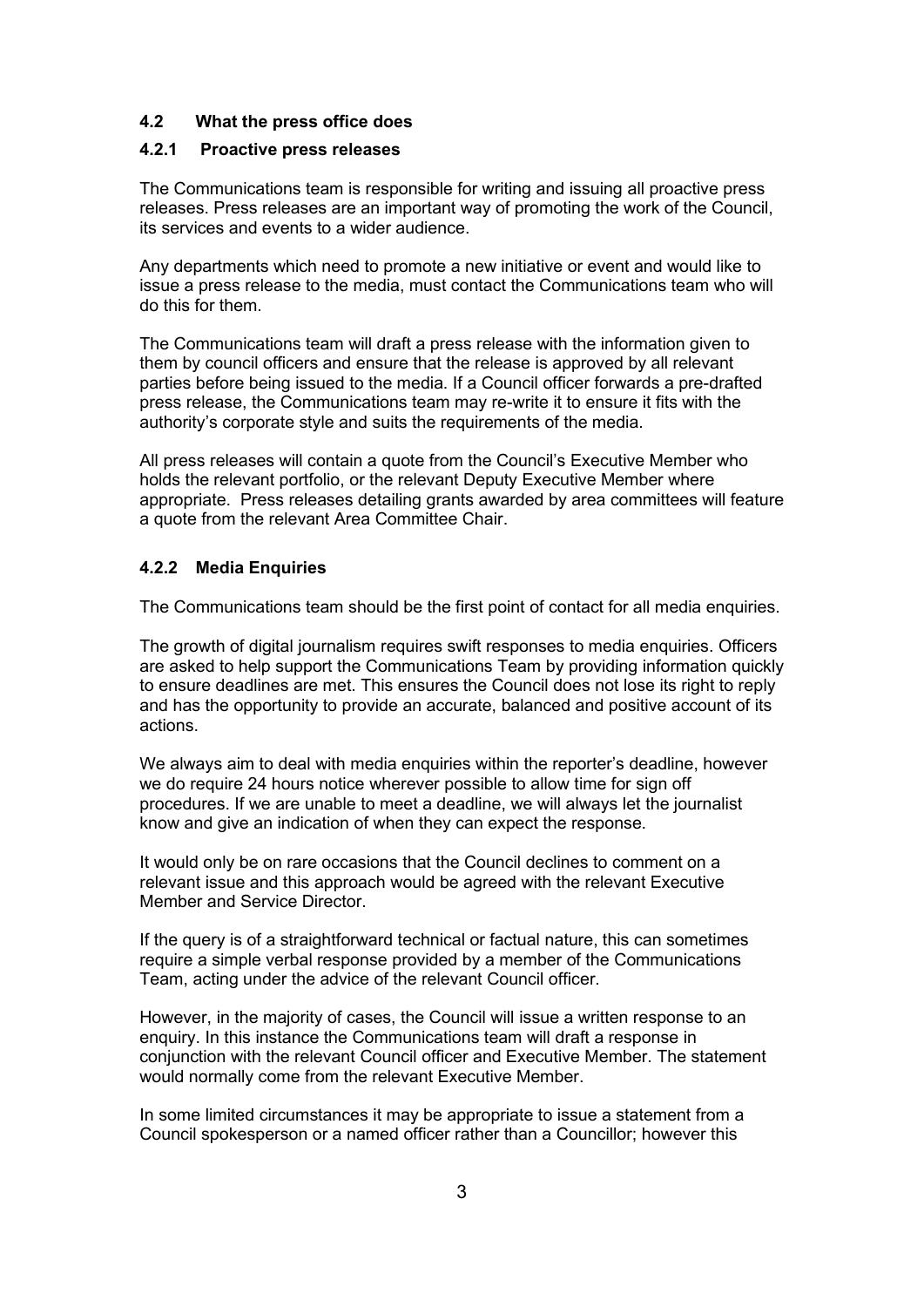approach would be agreed with the relevant Service Director and Councillor.

Journalists contacting the Communications team with enquiries that are deemed to be of a party political nature, will be advised to contact the Leader of the relevant party group for their response. Elected Members should make their own arrangements for issuing party political material to the media and ensure that the material does not use the Council's brand identity.

#### **4.3.3 Social media**

The use of social media is covered under a separate social media protocol.

#### **4.2.4 Requests for interviews**

The Council is sometimes asked to provide interviewees for radio and television interviews. The Communications team will gather as much information as possible from the journalist on what is required of the interview, such as whether it will be recorded or live, likely question areas, and whether anyone else is being interviewed.

It is the responsibility of the Communications team to discuss the proposed interview with the relevant Service Director, to establish the Council's position on the subject before seeking agreement from the relevant Executive Member to conduct the interview.

Once the Member has agreed to the interview, it is the Communications team's responsibility to ensure the Member is provided with the appropriate press release and background briefing before arranging a convenient time and place to conduct the interview.

#### **4.2.5 Letters**

If an officer or Councillor feels that an article or letter published in the media misrepresents the Council's position, or is factually incorrect, a letter of response may be issued through the Communications team. It is important to consider each letter individually to assess whether or not it is in the Council's best interest to respond and continue a dialogue through the letters page.

Where Councillors write letters in their own capacity i.e. not as Executive Members or in an official position and not via the Communications team, such letters should not be published using their official title 'Leader', 'Executive Member', 'Area Committee Chairman' etc.

### **4.2.6 Press Briefings**

Press briefings have three main purposes:

- To help explain a complex issue that will aid the media understanding of the subject and lead to more accurate reporting
- To communicate an important story that will attract media attention
- To launch an initiative, service or event

Officers and lead Councillors should liaise with the Communications team on the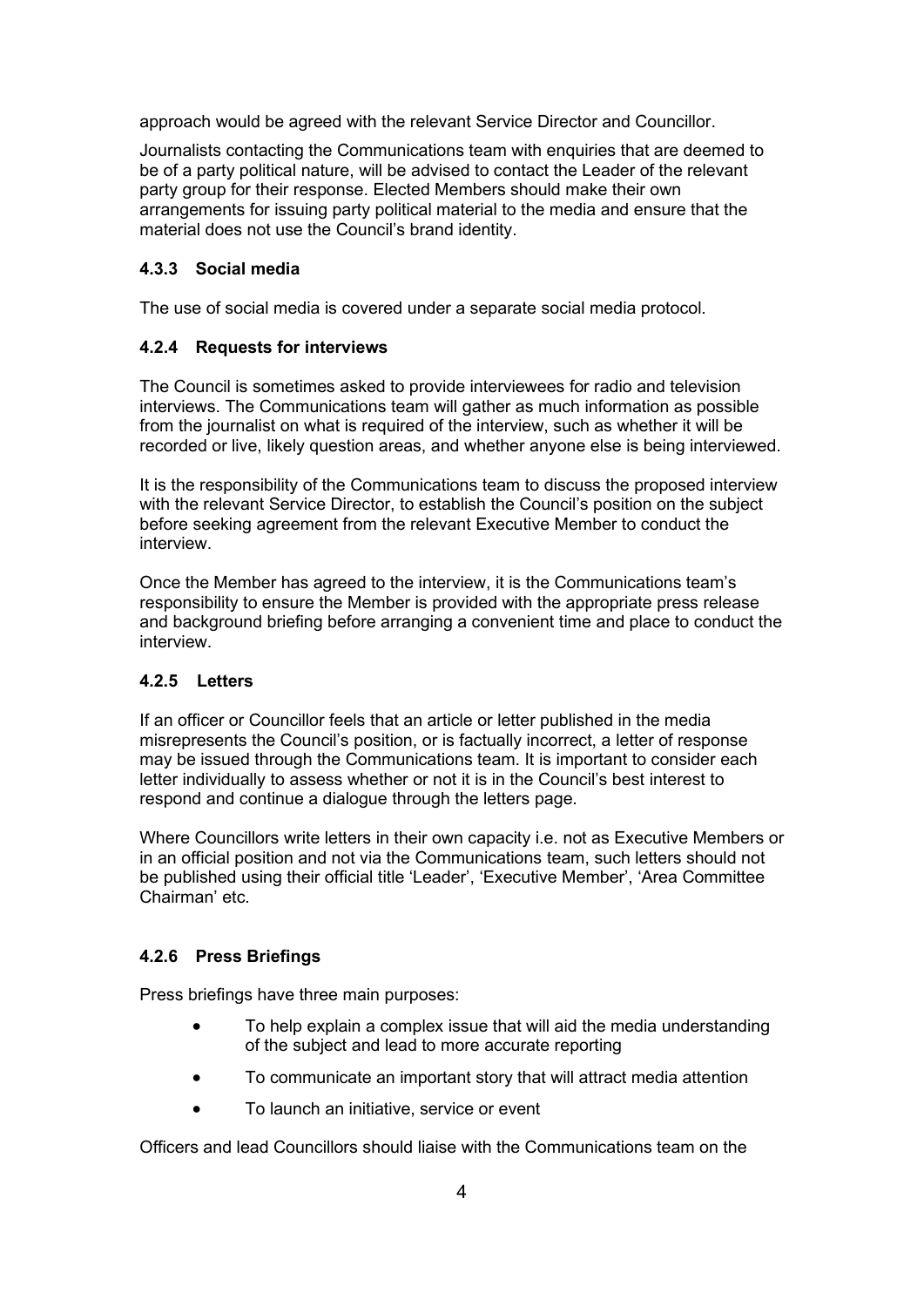organisation of a press briefing, who should attend, topics to be covered and key messages. The Communications team will decide which media should attend and issue the relevant invitations.

#### **4.2.7 Events and Photo Opportunities**

Launch events and photo opportunities are a very effective way of publicising major new initiatives or events and to attract as much media interest as possible. A photo of the event will often maximise the coverage a press release receives. The Council's Protocol on organising a press event should be followed.

#### **4.2.8 FOI requests**

On occasion the press may submit FOI requests to gain information on a particular subject. FOI requests may take several weeks before a response is given. We would advise members of the press to contact the press office in the first instance before submitting an FOI to establish if we can deal with their query outside of the FOI process.

#### **5 SPOKESPEOPLE**

Councillors should be quoted on all press releases and requests for statements from the media. In most cases the Executive member with responsibility for the service area involved will be quoted, to give the Council's view or policy position on the subject.

Occasionally, the relevant Executive Member may not be available for comment, in which case ordinarily the Deputy Executive Member or the Leader of the Council can be contacted to give a quote in their absence.

If it is a purely operational matter it may be appropriate to quote a senior officer rather than a Councillor. This approach will be agreed by the relevant Service Director and the Communications team.

During pre-election period, the Council will always seek to quote senior officers (Managing Director or Service Directors) rather than councillors. Controversial press releases or those announcing new initiatives will not be issued during the period.

### **6 MONITORING AND RECORDING**

#### **6.1 Logging enquiries**

All media queries, press releases and statements that are sent to the media will be recorded on NHDC's own media monitoring system. This information helps to ensure enquiries are dealt with and resulting coverage monitored.

#### **6.2 What the Media Says**

The Communications Team is responsible for producing 'What the Media Says' – a weekly publication containing press cuttings which either mention the Council or are directly relevant to the business of the Council. What the Media Says is distributed